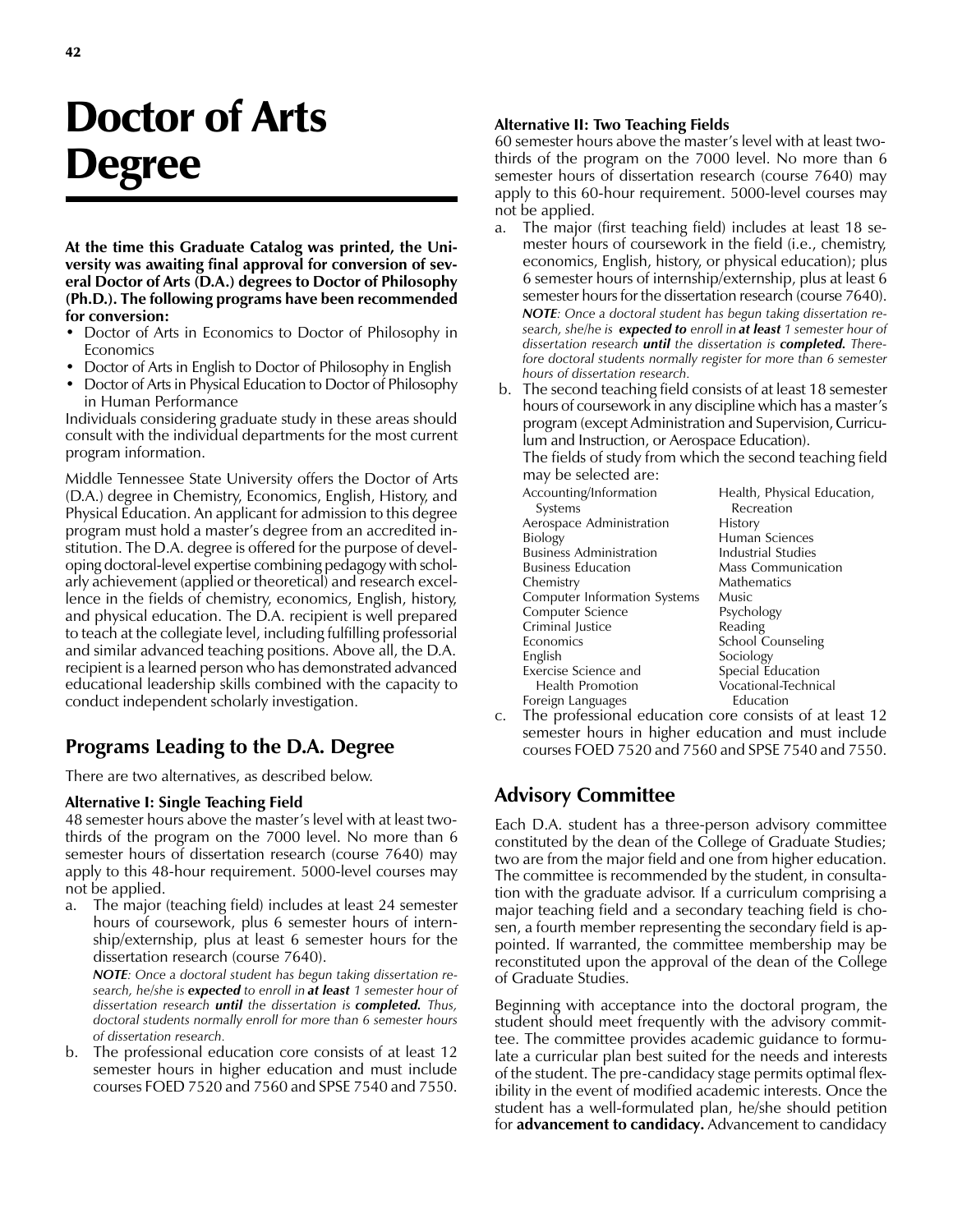must occur by the completion of 36 semester hours of coursework. (See advancement to candidacy, below.)

## Advancement to Candidacy

After having successfully completed a significant component of the curriculum (not to exceed 36 semester hours and including at least one course in the major and one in higher education), the student must file a Candidacy Form with the dean of the College of Graduate Studies. This degree plan, approved by the student's advisory committee, is listed on the Candidacy Form. The Graduate Office will notify the applicant after the degree plan has been approved. A student may not take the qualifying examination unless he/she has been advanced to candidacy.

## Qualifying Examinations

The qualifying examinations are intended to assess whether a candidate is qualified to continue in a doctoral program. At the appropriate point in the doctoral program, following advancement to candidacy, the candidate must pass written and oral qualifying examinations. D.A. programs generally require that the qualifying examinations be taken during the last semester of prescribed coursework exclusive of dissertation research.

These examinations are given at least one month before the close of the fall and spring semesters and summer session.

A satisfactory or passing performance on both the written and oral examinations means that the candidate is qualified to continue the program as planned. A less than satisfactory outcome on any phase(s) of the qualifying examination may result in additional academic requirements and/or a re-examination. A re-examination may be given only once. A second failing performance results in a recommendation to the dean of the College of Graduate Studies for academic dismissal. The student may appeal the dismissal recommendation, for cause, to the dean of the College of Graduate Studies.

## Written Qualifying Examination

- 1. For Alternative #1, the written examination encompasses the candidate's major teaching field and higher education. The purpose of the written examination is to evaluate the candidate's overall knowledge of the field, integrative skills, ability to organize material, and competency in written expression. The maximum time limit for the written examinations is 12 hours: 8 hours in the major field and 4 hours in the higher education component.
- 2. For Alternative #2, an additional maximum 4-hour examination in the second teaching field is required.
- 3. The examinations are administered by the major department and by higher education.
- 4. The graded examinations are filed in the department office for a period of five (5) years, and the student has the right of access to his/her graded examination.

#### Oral Qualifying Examination

The oral examination is given by the candidate's advisory committee and covers the candidate's field of specialization and general knowledge. The committee evaluates the candidate's breadth of knowledge of the field(s), integration and problem-solving skills, competency in oral expression, and potential for conducting independent scholarly investigation.

## Dissertation Information

#### Prospectus

- 1. The presentation of the dissertation prospectus is scheduled by the student, in consultation with the dissertation committee, as soon as practicable so as to enable the candidate to get a timely start on the research phase of the dissertation. In no event shall the prospectus presentation precede advancement to candidacy.
- 2. The prospectus must be distributed to all members of the dissertation (advisory) committee at least one week prior to the scheduled presentation.
- 3. The presentation of the dissertation prospectus is open to faculty.
- 4. The dissertation committee may impose additional conditions, such as requiring extra statistical analyses, revision of protocols, or knowledge of a foreign language appropriate for the dissertation research.
- 5. If relevant, the committee provides the candidate with procedures for requesting consent and clearance by the MTSU Institutional Review Board.
- 6. Immediately upon completion, the committee orally informs the candidate of its decision on the prospectus. The committee then provides the candidate with a written synopsis of the decision, including any applicable additional requirements, so as to minimize potential misunderstandings.

# Preparation of the Prospectus

The prospectus need not conform to a set series of conditions since each research investigation is unique. The dissertation committee should be consulted when the candidate is preparing the prospectus. However, the following may prove useful as guidelines:

Research Statement. This is a brief statement about the purpose of the research and the rationale for the study. It may also include reference to projected social, literary, or scientific impact, etc., to be realized by the study. Also included might be a brief description of the major subdivisions or aspects of the proposed study, stated in general terms.

**Hypothesis.** A hypothesis is a tentative assumption of an anticipated outcome from among projections of (all) possible outcomes of a research investigation. The hypothesis is based on presumably valid conclusions and backed by previous scholarly evidence; i.e., there is a rationale for the hypothesis. The scholar's goal is to prove, or disprove, the hypothesis.

Research Protocol or Experimental Design. This is the methodology devised by the researcher to examine whether or not the hypothesis is correct. The methodology or testing is performed so as to generate data (facts) which are used either to prove or disprove the hypothesis. A note of caution—when data are generated which disagree with an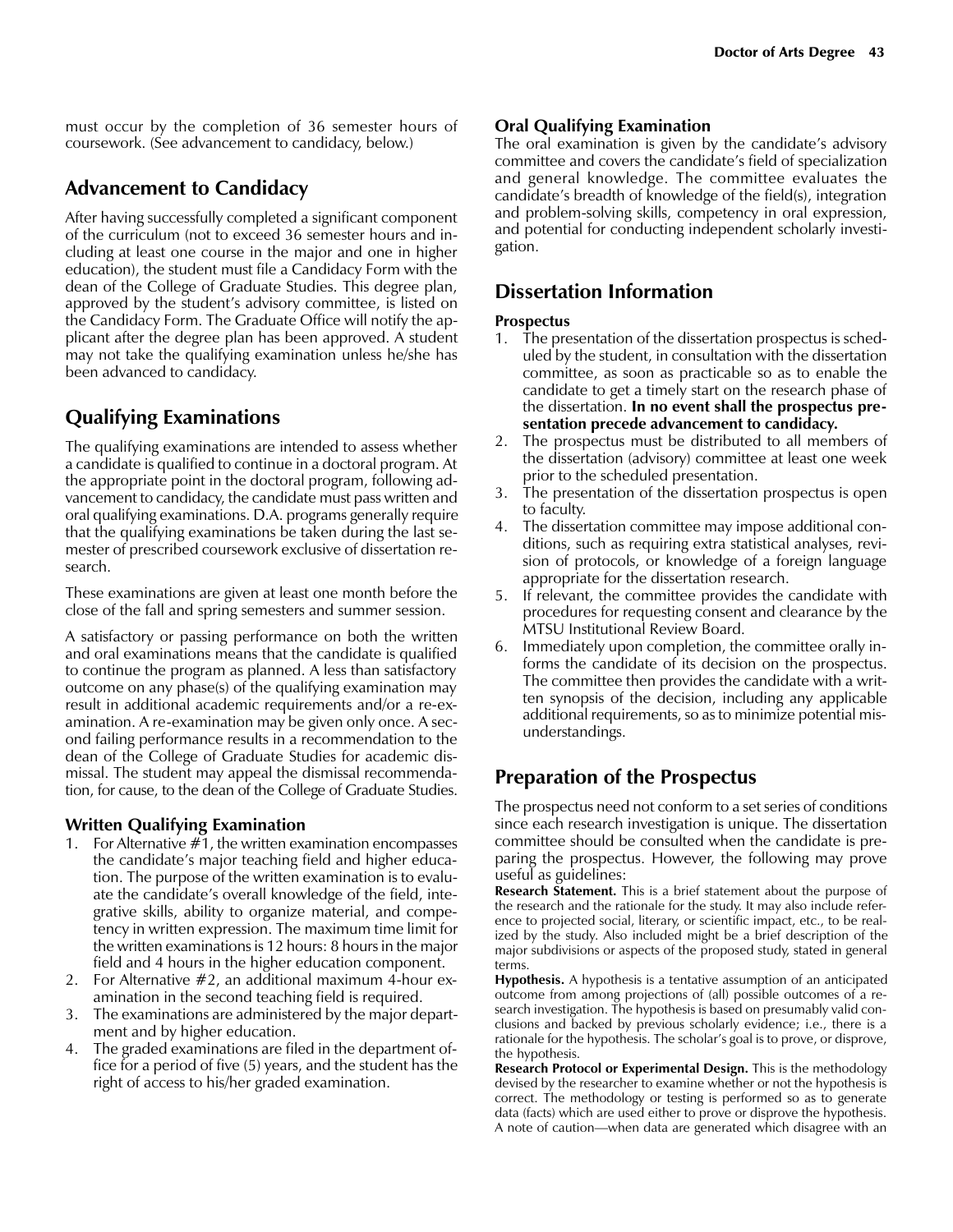investigator's hypothesis, a tendency of many young scholars is to attempt to explain why the data are incorrect, since they don't fit the hypothesis. It is very important to accept the validity of one's data and, if necessary, generate a new hypothesis which then may be further examined.

Background and Significance of the Study. The theoretical and empirical framework of prior scholarly work related to the research proposal and to which the proposal is indebted should be determined. A short statement of the value of the study and of the possible applications of the results is advisable. Citation of a limited number of authorities may support the significance of the proposed study.

Definition of Terms. Technical terms or words and phrases having special meanings should be defined.

Basic Assumptions. Certain defensible assumptions may be necessary to reach a scholarly conclusion. A justification should be provided explaining the basis for any assumption made.

Data Collection (Materials and Methods). A complete, precise description should be given for all instruments, materials, devices, or sources of information used in the collection of data or generation of information. There should be a detailed step-by-step description of the ways in which data are to be collected (i.e., methodology). This description should include detailed information of the data to be collected, the sources to be used, sampling procedures, if any, and any other information necessary to further clarify the procedure.

Data Analysis. It is necessary to describe precisely and specifically the way in which data are to be organized and analyzed. The steps and techniques used to analyze and interpret the data should be clearly described.

## The Dissertation

Each dissertation is unique and reflects the academic accomplishments of the author, in consultation with the dissertation committee. Although the candidate should confer frequently with the dissertation committee for mentoring and advice, the dissertation is the primary means by which the candidate demonstrates proficiency as an independent scholar. Following are some guidelines that may prove useful:

- 1. The dissertation (research project) should be strongly based upon the discipline, but it should also have relevance to pedagogy.
- 2. The research may be a restudy of problems with variations in new and different settings, a reevaluation of prior research, or the generation of new and original scholarly information.
- 3. The research should combine creativity with originality.
- 4. For additional information, the student may wish to consult the Guide to the Preparation of Theses and Dissertations, produced by the Tennessee Conference of Graduate Schools. It is available for perusal in the Office of Graduate Studies.

#### Defense of Dissertation—Final Examination

- 1. Upon completion of the dissertation, the dissertation committee will hold an oral examination (often called the dissertation defense), which deals with the dissertation. However, the committee may designate any other aspect of the candidate's program for examination.
- 2. Arrangements for this examination are made by the student, in consultation with the major professor.
- 3. This oral examination may be open to the public.
- 4. The defense of dissertation is normally held during the same semester as the anticipated conferral of the degree.
- 5. The dean of the College of Graduate Studies must be notified by the major professor, in writing, of the outcome of the final examination/dissertation defense.

#### Filing the Dissertation

- 1. The completed dissertation should follow a general format as outlined by the College of Graduate Studies; however there is considerable flexibility so that the author may use a format consistent with that of leading journals representative of the discipline.
- 2. Before submission to the dean of the College of Graduate Studies, the completed dissertation must be approved by the entire advisory committee and the department chair in the following order: major advisor, second member from the major field, professor of higher education, and chair of the major department. When a second teaching field is involved (alternative  $#2$ ), that advisor's name should be inserted prior to that of the professor of higher education.
- 3. The completed dissertation must be filed in the office of the dean of the College of Graduate Studies by the deadline set for accepting theses, dissertations, and research projects. The deadline(s) are found in the calendar section of this catalog and in the current class schedule book.
- 4. Upon receipt of the original and four copies of the dissertation by the Office of Graduate Studies, they are sent to the bindery. Each of the five approval pages must bear original signatures. Two copies are filed in the MTSU Library. One copy will be filed in the major department, one with the major professor, and one with the candidate. Laser print may be used if it is of professional quality. Letter grade copy paper will suffice; the copies need not be on bond paper.

#### Dissertation Abstract

The dissertation must include an abstract of the treatise which should not exceed 350 words.

## Other Information

In addition to the materials found below, the reader should refer to the Glossary section in this catalog for additional important information relative to graduate education at MTSU.

## Checklist for the Semester of Intended Graduation

1. By the end of the first full week of the term or by the end of the first week of Session II (for August graduation), the candidate files an Intent to Graduate Form with the College of Graduate Studies and relevant fees are paid. There is an additional charge if more than five copies of the dissertation are to be bound.